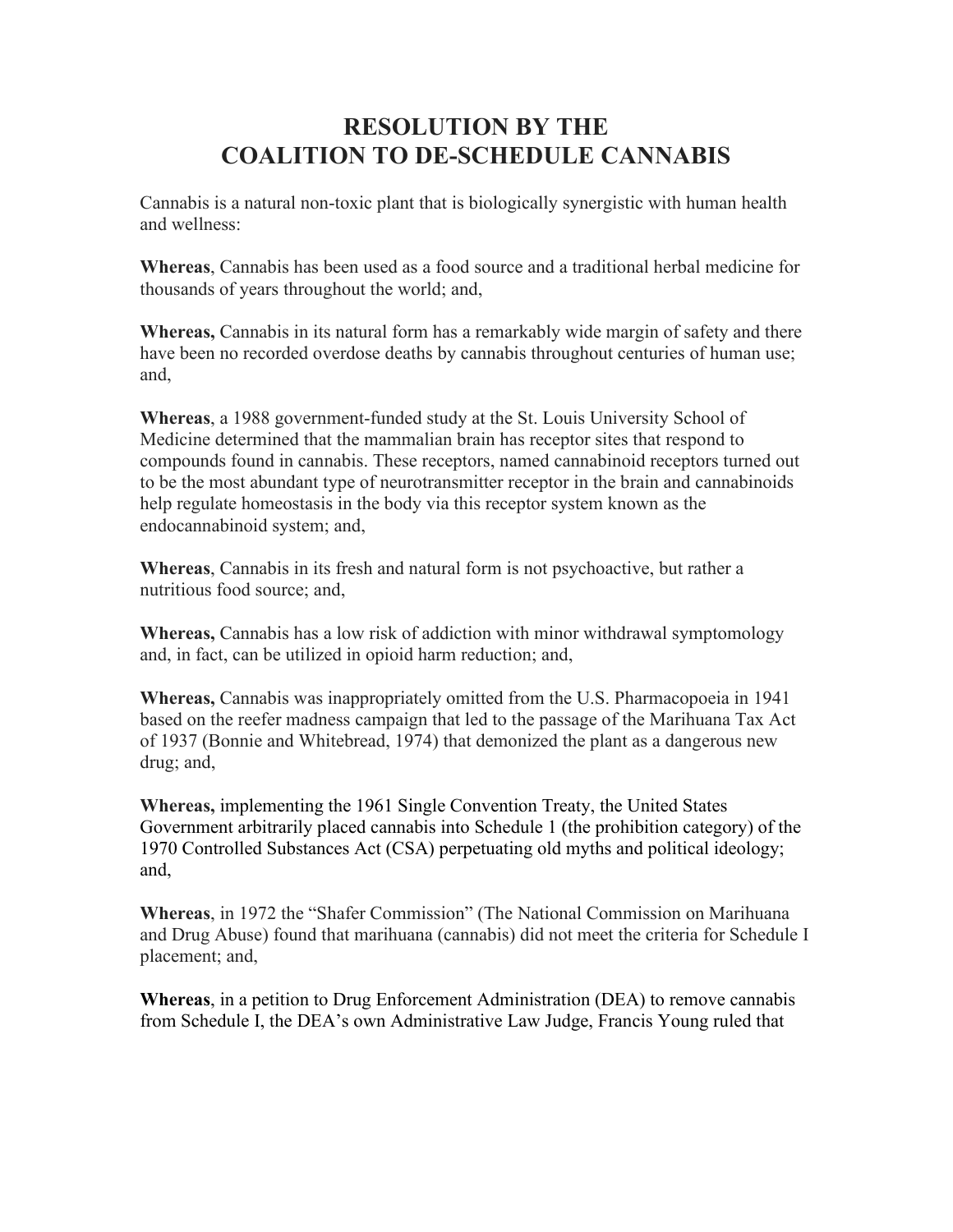cannabis did not belong in Schedule I, but the Director of the DEA rejected Judge Young's ruling<sup>[1](#page-1-0)</sup> (Washington, DC U.S. Department of Justice, 1988); and,

**Whereas**, the primary psychoactive substance in Cannabis is THC and the pharmaceutical product, dronabinol (synthetic THC in sesame oil) was down-regulated from Schedule II to Schedule III of the controlled substances due to its safety and lack of diversion, and per the DEA's own rules, a plant should not be more restricted than its primary psychoactive constituent; and,

**Whereas**, the American Herbal Pharmacopoeia published a monograph, *Cannabis Inflorescence*, which provides cultivation and quality control standards for this herbal plant (AHP, 2013); and

**Whereas**, the public has been allowed to grow and use herbal plants without a prescription; and,

**Whereas**, as of Oct. 2020, 11 states (AK, CA, CO, IL, MA, ME, MI, NV, OR, VT, and WA) and Washington, DC allow use of cannabis by adults, and most states allow medical use of cannabis with their unique regulations, causing much confusion between state and federal laws; and,

**Whereas**, the prohibition of cannabis has resulted in cruel punishment to countless individuals for simply growing the plant or possessing its harvested flowers; and,

**Whereas**, due to the cannabis prohibition numerous non-violent individuals have been imprisoned, resulting not only in destroying their lives, but adding pain and suffering to their loved ones in their absence; and,

**Whereas**, the prohibition of this plant has diverted our law enforcement and their resources away from violent criminals and true criminal activities; and,

**Whereas**, the cannabis plant is highly beneficial to our environment when allowed to grow naturally (Clark & Pate, 1997); and

**Whereas**, cannabis may be an essential nutrient for those suffering from health problems caused by an endocannabinoid deficiency (Russo, 2016); and,

**Whereas**, 2017 NAS report finds conclusive and substantial evidence of therapeutic value for several health problems including nausea and vomiting, chronic pain, and MS related spasticity; and,

<span id="page-1-0"></span><sup>1</sup> Young ruled that, "Marijuana, in its natural form, is one of the safest therapeutically active substances known to man. By any measure of rational analysis marijuana can be safely used within a supervised routine of medical care." Young continued with: "It would be unreasonable, arbitrary and capricious for DEA to continue to stand between those sufferers and the benefits of this substance in light of the evidence in this record."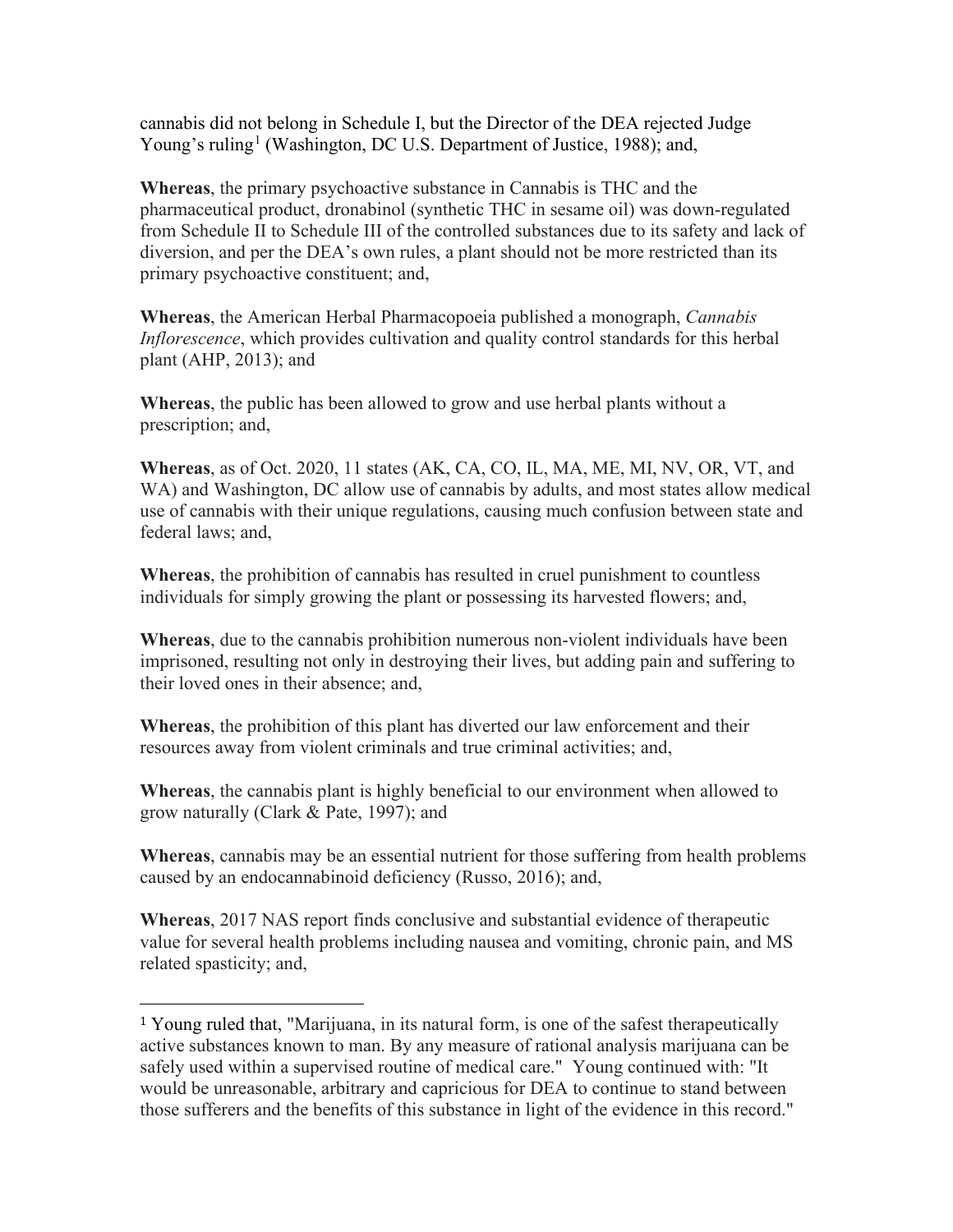**Whereas**, there are more than 22 suicides per day among our Veterans, and Veterans overwhelmingly support the use of cannabis to treat their PTS symptoms, TBI symptoms, and/or chronic pain; and,

**Whereas**, there are over 100 opioid overdoses everyday, and in a state comparison study, there is an almost 25% lower incidence in overdoses in states that allow for medical cannabis; and,

**Whereas**, this resolution is not addressing pharmaceutical alterations of concentrates, or extractions of specific cannabinoids, or the synthesis of any of the active constituents of cannabis;

**Therefore be it resolved** that the signers of this resolution:

- 1. Demand the end of the cannabis prohibition.
- 2. Encourage all to use this resolution to petition their state legislators and the federal government to end the cannabis prohibition.
- 3. Demand that the federal government de-schedules Cannabis to end the prohibition of this highly beneficial plant.
- 4. Support pesticide- and herbicide-free cultivation of this plant by commercial growers as well as home growers.
- 5. Demand the immediate release of those non-violent prisoners convicted of marijuana growing, possessing, or consuming charges.
- 6. Demand that the Veterans Administration covers the cost of cannabis when used by Veterans for therapeutic purposes.
- 7. Strongly encourage Medicare and Medicaid programs to cover the cost of cannabis when it is part of their treatment plan.
- 8. Strongly encourage the inclusion of ECS content in the curricula of all healthcare education institutions and require practicing healthcare professionals take a continuing education course on the ECS.

References:

American Herbal Pharmacopoeia. (2013). *Cannabis Inflorsence*. Scotts Valley, CA: American Herbal Pharmacopoeia.

Bonnie RJ & Whitebread, II, CH (1974). *The Marihuana Conviction: A History of the Marihuana Prohibition in the United States*. Charlottesville: University Press of Virginia. Clarke RC & Pate DW. (1997). Economic and environmental potential of cannabis (pp. 192-211), in *Cannabis in Medical Practice; A Legal, Historical and Pharmacological Overview of the Therapeutic Use of Marijuana*, edited by ML Mathre. Jefferson, NC: McFarland & Company, Inc.

Hanus. Lumir. O. (2007). Discovery and Isolation of Anandamide and Other Endocannabinoids. *Chemisty and Biochemistry. Vol. 4.* Pages 1828-1841.